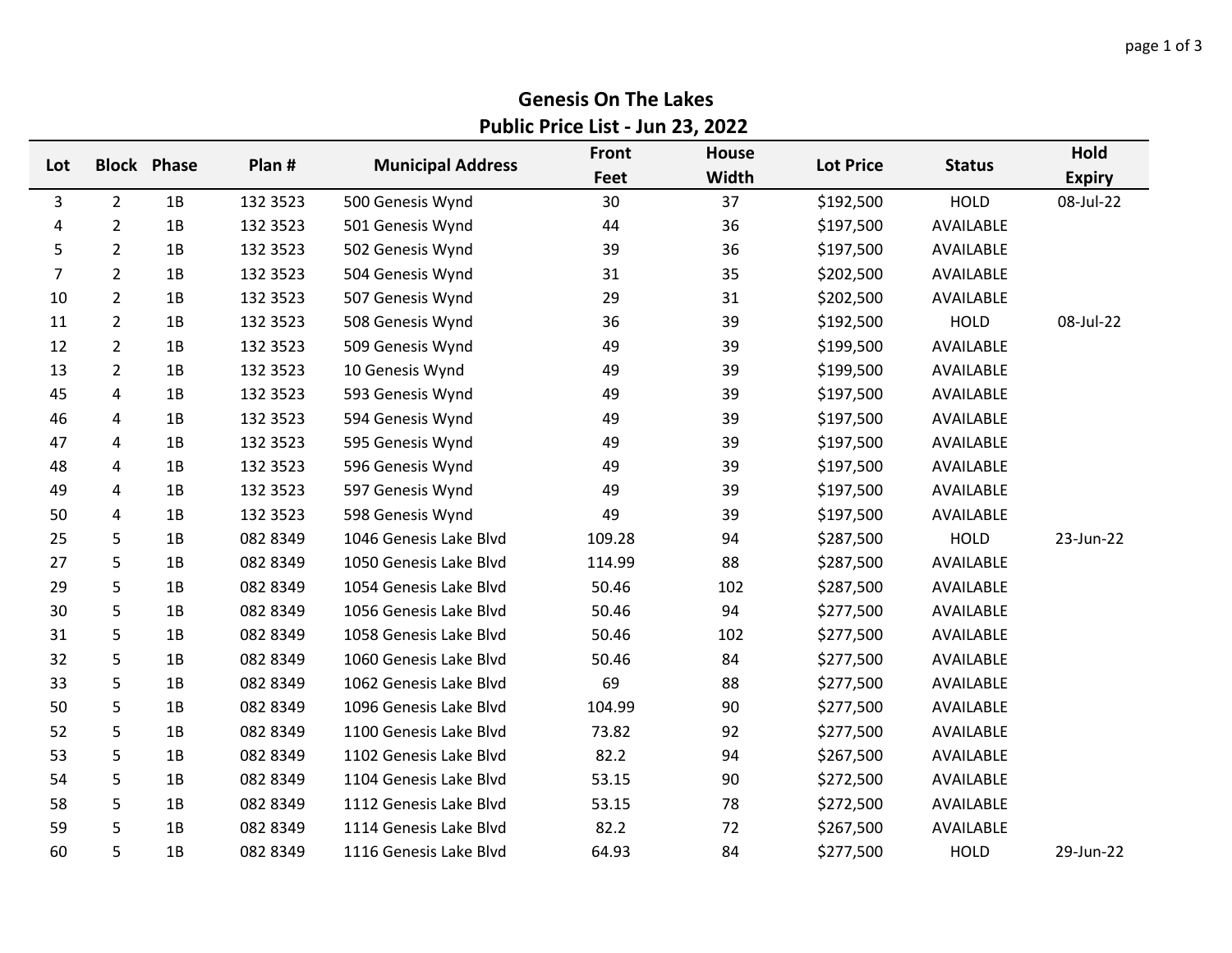## **Genesis On The Lakes Public Price List - Jun 23, 2022**

| Lot |                | <b>Block Phase</b> | Plan #   | <b>Municipal Address</b> | Front  | <b>House</b> |                  |               | Hold          |
|-----|----------------|--------------------|----------|--------------------------|--------|--------------|------------------|---------------|---------------|
|     |                |                    |          |                          | Feet   | Width        | <b>Lot Price</b> | <b>Status</b> | <b>Expiry</b> |
| 59  | 4              | $\overline{2}$     | 132 3523 | 1202 Genesis Lake Blvd   | 52.49  | 42           | \$202,500        | AVAILABLE     |               |
| 62  | 4              | $\overline{2}$     | 132 3523 | 1196 Genesis Lake Blvd   | 48.88  | 44           | \$202,500        | AVAILABLE     |               |
| 70  | 4              | $\overline{2}$     | 132 3523 | 1180 Genesis Lake Blvd   | 52.49  | 42           | SOLD             | SOLD          |               |
| 79  | 4              | $\overline{2}$     | 132 3523 | 2008 Genesis Lane        | 52.49  | 42           | \$202,500        | AVAILABLE     |               |
| 80  | 4              | $\overline{2}$     | 132 3523 | 2010 Genesis Lane        | 52.49  | 42           | \$202,500        | AVAILABLE     |               |
| 62  | 5              | $\overline{2}$     | 132 3523 | 1120 Genesis Lake Blvd   | 88.58  | 74           | \$287,500        | AVAILABLE     |               |
| 64  | 5              | $\overline{2}$     | 132 3523 | 1124 Genesis Lake Blvd   | 88.58  | 74           | \$287,500        | AVAILABLE     |               |
| 65  | 5              | $\overline{2}$     | 132 3523 | 1126 Genesis Lake Blvd   | 88.58  | 74           | \$287,500        | AVAILABLE     |               |
| 66  | 5              | $\overline{2}$     | 132 3523 | 1128 Genesis Lake Blvd   | 88.58  | 74           | \$287,500        | AVAILABLE     |               |
| 67  | 5              | $\overline{2}$     | 132 3523 | 1130 Genesis Lake Blvd   | 88.58  | 74           | \$287,500        | AVAILABLE     |               |
| 18  | 6              | $\overline{2}$     | 131 3523 | 1121 Genesis Lake Blvd   | 104.99 | 90           | \$348,000        | AVAILABLE     |               |
| 19  | 6              | $\overline{2}$     | 132 3523 | 1123 Genesis Lake Blvd   | 104.99 | 90           | \$348,000        | AVAILABLE     |               |
| 20  | 6              | $\overline{2}$     | 132 3523 | 1125 Genesis Lake Blvd   | 104.99 | 90           | \$348,000        | AVAILABLE     |               |
| 21  | 6              | $\overline{2}$     | 132 3523 | 1127 Genesis Lake Blvd   | 104.99 | 90           | \$348,000        | AVAILABLE     |               |
| 22  | 6              | $\overline{2}$     | 132 3523 | 1129 Genesis Lake Blvd   | 104.99 | 90           | \$348,000        | AVAILABLE     |               |
| 23  | 6              | $\overline{2}$     | 132 3523 | 1131 Genesis Lake Blvd   | 104.99 | 90           | \$287,500        | AVAILABLE     |               |
| 24  | 6              | $\overline{2}$     | 132 3523 | 1153 Genesis Lake Blvd   | 103.35 | 90           | \$348,000        | AVAILABLE     |               |
| 25  | 6              | $\overline{2}$     | 132 3523 | 1155 Genesis Lake Blvd   | 103.35 | 90           | \$348,000        | AVAILABLE     |               |
| 28  | 6              | $\overline{2}$     | 132 3523 | 1161 Genesis Lake Blvd   | 74.94  | 86           | \$348,000        | AVAILABLE     |               |
| 29  | 6              | $\overline{2}$     | 132 3523 | 1163 Genesis Lake Blvd   | 85.73  | 88           | \$348,000        | AVAILABLE     |               |
| 30  | 6              | $\overline{2}$     | 132 3523 | 1187 Genesis Lake Blvd   | 118.1  | 98           | \$287,500        | AVAILABLE     |               |
| 31  | 6              | $\overline{2}$     | 132 3523 | 1189 Genesis Lake Blvd   | 104.99 | 90           | \$348,000        | AVAILABLE     |               |
| 32  | 6              | $\overline{2}$     | 132 3523 | 1191 Genesis Lake Blvd   | 104.99 | 90           | \$348,000        | <b>HOLD</b>   | 11-Jul-22     |
| 34  | 6              | $\overline{2}$     | 132 3523 | 1195 Genesis Lake Blvd   | 104.99 | 90           | \$348,000        | AVAILABLE     |               |
| 6   | $\overline{7}$ | $\overline{2}$     | 132 3523 | 2003 Genesis Lane        | 53.2   | 42           | \$205,500        | AVAILABLE     |               |
| 10  | 7              | $\overline{2}$     | 132 3523 | 1162 Genesis Lake Blvd   | 69     | 42           | \$205,500        | AVAILABLE     |               |
| 107 | 4              | 4A                 | 203 0431 | 1136 Genesis Lake Blvd   | 49.2   | 39           | SOLD             | SOLD          |               |
| 108 | 4              | 4A                 | 202 0431 | 1134 Genesis Lake Blvd   | 52.5   | 43           | SOLD             | SOLD          |               |